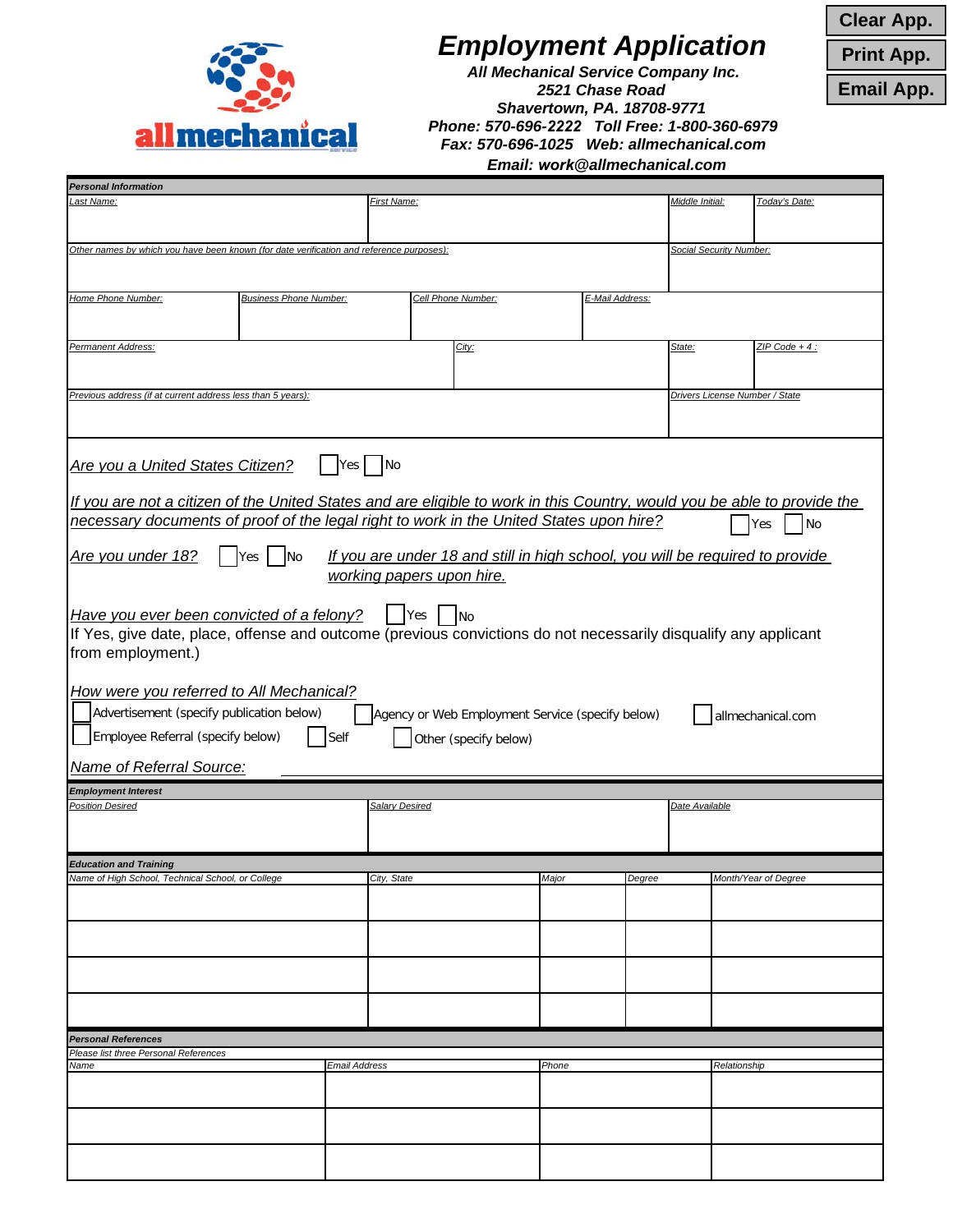| Employment History (Please list most recent employer first.)                                                               |                       |          |                        |                           |                           |                         |  |  |
|----------------------------------------------------------------------------------------------------------------------------|-----------------------|----------|------------------------|---------------------------|---------------------------|-------------------------|--|--|
| Company Name                                                                                                               | <b>Street Address</b> |          |                        |                           |                           |                         |  |  |
|                                                                                                                            |                       |          |                        |                           |                           |                         |  |  |
|                                                                                                                            |                       |          |                        |                           |                           |                         |  |  |
| City                                                                                                                       | <b>State</b>          | ZIP Code |                        | May we contact employer?  |                           |                         |  |  |
|                                                                                                                            |                       |          |                        |                           |                           |                         |  |  |
|                                                                                                                            |                       |          |                        | Yes                       | No                        |                         |  |  |
| <b>Starting Job Title</b>                                                                                                  |                       |          | <b>Final Job Title</b> |                           |                           |                         |  |  |
|                                                                                                                            |                       |          |                        |                           |                           |                         |  |  |
|                                                                                                                            |                       |          |                        |                           |                           |                         |  |  |
| Supervisor's Name and Title                                                                                                |                       |          |                        | <b>Phone Number</b>       |                           |                         |  |  |
|                                                                                                                            |                       |          |                        |                           |                           |                         |  |  |
|                                                                                                                            |                       |          |                        |                           |                           |                         |  |  |
| Reason for Leaving                                                                                                         |                       |          |                        | From (month & year)       |                           | To (month & year)       |  |  |
|                                                                                                                            |                       |          |                        |                           |                           |                         |  |  |
|                                                                                                                            |                       |          |                        |                           |                           |                         |  |  |
| <b>Job Duties</b>                                                                                                          |                       |          |                        |                           | Starting Rate of Pay (\$) | Ending Rate of Pay (\$) |  |  |
|                                                                                                                            |                       |          |                        |                           |                           |                         |  |  |
|                                                                                                                            |                       |          |                        |                           |                           |                         |  |  |
|                                                                                                                            |                       |          |                        |                           |                           |                         |  |  |
| Company Name                                                                                                               | <b>Street Address</b> |          |                        |                           |                           |                         |  |  |
|                                                                                                                            |                       |          |                        |                           |                           |                         |  |  |
|                                                                                                                            |                       |          |                        |                           |                           |                         |  |  |
| City                                                                                                                       | <b>State</b>          | ZIP Code |                        | May we contact employer?  |                           |                         |  |  |
|                                                                                                                            |                       |          |                        |                           |                           |                         |  |  |
|                                                                                                                            |                       |          |                        | <b>Yes</b>                | <b>No</b>                 |                         |  |  |
|                                                                                                                            |                       |          |                        |                           |                           |                         |  |  |
| <b>Starting Job Title</b>                                                                                                  |                       |          | Final Job Title        |                           |                           |                         |  |  |
|                                                                                                                            |                       |          |                        |                           |                           |                         |  |  |
|                                                                                                                            |                       |          |                        |                           |                           |                         |  |  |
| <b>Supervisor's Name and Title</b>                                                                                         |                       |          |                        | <b>Phone Number</b>       |                           |                         |  |  |
|                                                                                                                            |                       |          |                        |                           |                           |                         |  |  |
|                                                                                                                            |                       |          |                        |                           |                           |                         |  |  |
| Reason for Leaving                                                                                                         |                       |          |                        | From (month & year)       |                           | To (month & year)       |  |  |
|                                                                                                                            |                       |          |                        |                           |                           |                         |  |  |
|                                                                                                                            |                       |          |                        |                           |                           |                         |  |  |
| <b>Job Duties</b>                                                                                                          |                       |          |                        | Starting Rate of Pay (\$) |                           | Ending Rate of Pay (\$) |  |  |
|                                                                                                                            |                       |          |                        |                           |                           |                         |  |  |
|                                                                                                                            |                       |          |                        |                           |                           |                         |  |  |
|                                                                                                                            |                       |          |                        |                           |                           |                         |  |  |
| Company Name                                                                                                               | <b>Street Address</b> |          |                        |                           |                           |                         |  |  |
|                                                                                                                            |                       |          |                        |                           |                           |                         |  |  |
|                                                                                                                            |                       |          |                        |                           |                           |                         |  |  |
|                                                                                                                            |                       | ZIP Code |                        |                           |                           |                         |  |  |
| <u>City</u>                                                                                                                | State                 |          |                        | May we contact employer?  |                           |                         |  |  |
|                                                                                                                            |                       |          |                        | <b>Yes</b>                | No                        |                         |  |  |
|                                                                                                                            |                       |          |                        |                           |                           |                         |  |  |
| Starting Job Title<br>Final Job Title                                                                                      |                       |          |                        |                           |                           |                         |  |  |
|                                                                                                                            |                       |          |                        |                           |                           |                         |  |  |
|                                                                                                                            |                       |          |                        |                           |                           |                         |  |  |
| Supervisor's Name and Title                                                                                                |                       |          | Phone Number           |                           |                           |                         |  |  |
|                                                                                                                            |                       |          |                        |                           |                           |                         |  |  |
|                                                                                                                            |                       |          |                        |                           |                           |                         |  |  |
| Reason for Leaving                                                                                                         |                       |          |                        | From (month & year)       |                           | To (month & year)       |  |  |
|                                                                                                                            |                       |          |                        |                           |                           |                         |  |  |
|                                                                                                                            |                       |          |                        |                           |                           |                         |  |  |
| Job Duties                                                                                                                 |                       |          |                        | Starting Rate of Pay (\$) |                           | Ending Rate of Pay (\$) |  |  |
|                                                                                                                            |                       |          |                        |                           |                           |                         |  |  |
|                                                                                                                            |                       |          |                        |                           |                           |                         |  |  |
|                                                                                                                            |                       |          |                        |                           |                           |                         |  |  |
| <b>Read Carefully and Sign</b>                                                                                             |                       |          |                        |                           |                           |                         |  |  |
| I certify that the information contained in this application is correct to the best of my knowledge, and I understand that |                       |          |                        |                           |                           |                         |  |  |
| any misstatement or omission of information is grounds for ending the hiring process or dismissal. I authorize             |                       |          |                        |                           |                           |                         |  |  |
| verification of information provided on this application; and authorize the references listed above to give you all        |                       |          |                        |                           |                           |                         |  |  |
|                                                                                                                            |                       |          |                        |                           |                           |                         |  |  |
|                                                                                                                            |                       |          |                        |                           |                           |                         |  |  |
| pertinent information concerning my previous employment                                                                    |                       |          |                        |                           |                           |                         |  |  |
|                                                                                                                            |                       |          |                        |                           |                           |                         |  |  |
|                                                                                                                            |                       |          |                        |                           |                           |                         |  |  |
|                                                                                                                            |                       |          |                        |                           |                           |                         |  |  |
| Signature:                                                                                                                 |                       |          |                        | Date:                     |                           |                         |  |  |